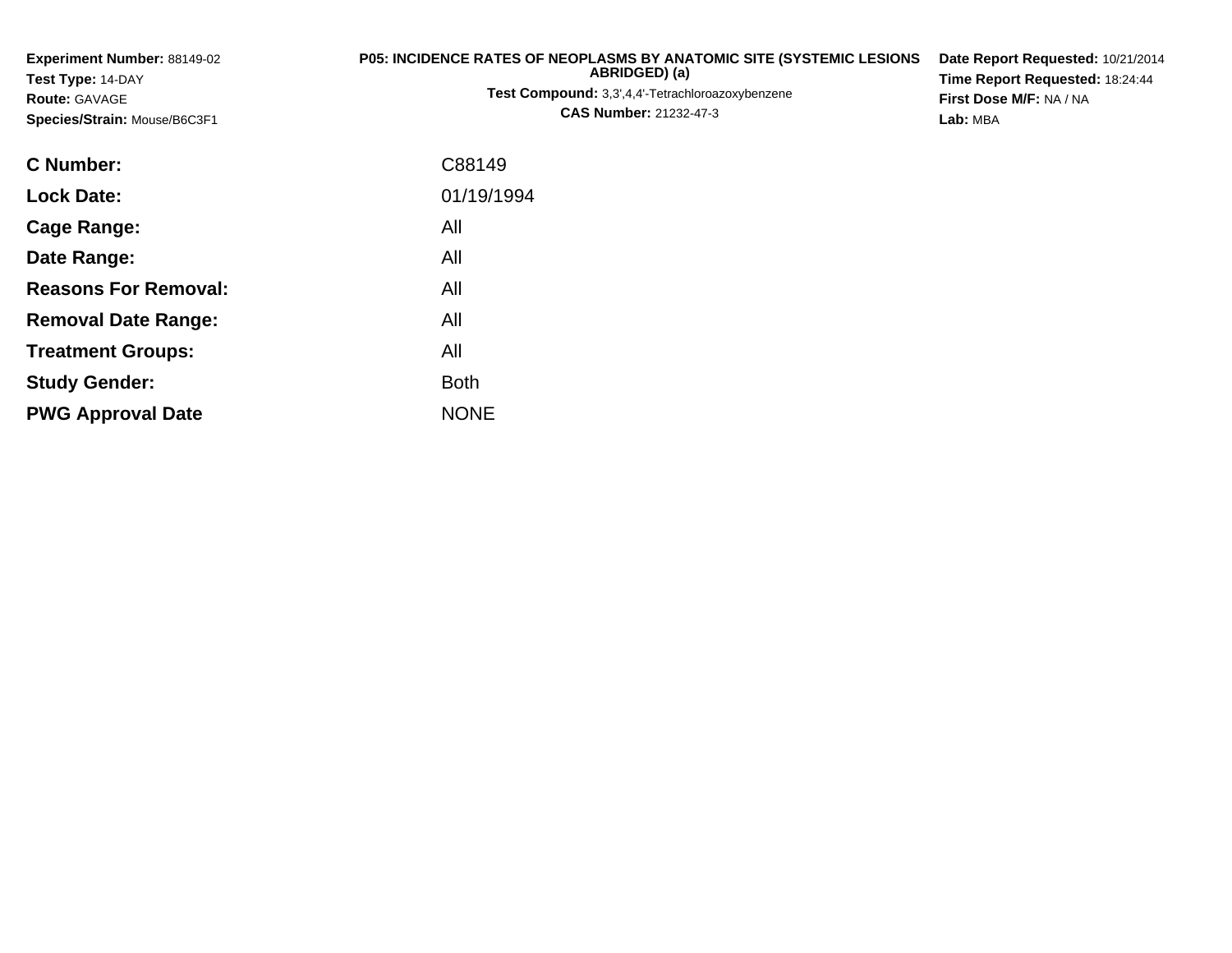| <b>Experiment Number: 88149-02</b><br>Test Type: 14-DAY<br>Route: GAVAGE<br>Species/Strain: Mouse/B6C3F1 |                                 | P05: INCIDENCE RATES OF NEOPLASMS BY ANATOMIC SITE (SYSTEMIC LESIONS<br>ABRIDGED) (a)<br>Test Compound: 3,3',4,4'-Tetrachloroazoxybenzene<br>CAS Number: 21232-47-3 | Date Report Requested: 10/21/2014<br>Time Report Requested: 18:24:44<br>First Dose M/F: NA / NA<br>Lab: MBA |                                 |                                 |                                 |
|----------------------------------------------------------------------------------------------------------|---------------------------------|---------------------------------------------------------------------------------------------------------------------------------------------------------------------|-------------------------------------------------------------------------------------------------------------|---------------------------------|---------------------------------|---------------------------------|
| <b>B6C3F1 Mouse MALE</b>                                                                                 | 0 MG/KG                         | 1 MG/KG                                                                                                                                                             | <b>MG/KG</b><br>3.2                                                                                         | 10 MG/KG                        | 32 MG/KG                        | 100<br><b>MG/KG</b>             |
| <b>Disposition Summary</b>                                                                               |                                 |                                                                                                                                                                     |                                                                                                             |                                 |                                 |                                 |
| <b>Animals Initially In Study</b><br><b>Early Deaths</b><br><b>Survivors</b>                             | $\overline{\mathbf{5}}$         | $5\phantom{.0}$                                                                                                                                                     | ${\bf 5}$                                                                                                   | 5                               | $5\phantom{.0}$                 | 5                               |
| <b>Terminal Sacrifice</b><br><b>Animals Examined Microscopically</b>                                     | 5<br>5                          | 5<br>5                                                                                                                                                              | $\sqrt{5}$<br>5                                                                                             | 5<br>5                          | 5<br>5                          | 5<br>5                          |
| ALIMENTARY SYSTEM<br>Esophagus<br>Gallbladder<br>Liver<br>Stomach, Forestomach<br>Stomach, Glandular     | (0)<br>(5)<br>(5)<br>(5)<br>(5) | (0)<br>(0)<br>(5)<br>(0)<br>(0)                                                                                                                                     | (0)<br>(0)<br>(5)<br>(0)<br>(0)                                                                             | (0)<br>(0)<br>(5)<br>(0)<br>(0) | (0)<br>(0)<br>(5)<br>(0)<br>(0) | (1)<br>(5)<br>(5)<br>(5)<br>(5) |
| CARDIOVASCULAR SYSTEM<br>None                                                                            |                                 |                                                                                                                                                                     |                                                                                                             |                                 |                                 |                                 |
| <b>ENDOCRINE SYSTEM</b><br>None                                                                          |                                 |                                                                                                                                                                     |                                                                                                             |                                 |                                 |                                 |
| <b>GENERAL BODY SYSTEM</b><br>None                                                                       |                                 |                                                                                                                                                                     |                                                                                                             |                                 |                                 |                                 |
| <b>GENITAL SYSTEM</b><br>None                                                                            |                                 |                                                                                                                                                                     |                                                                                                             |                                 |                                 |                                 |
| <b>HEMATOPOIETIC SYSTEM</b><br>Lymph Node, Mesenteric<br>Spleen<br>Thymus                                | (5)<br>(5)<br>(5)               | (0)<br>(5)<br>(4)                                                                                                                                                   | (0)<br>(5)<br>(5)                                                                                           | (0)<br>(5)<br>(5)               | (0)<br>(5)<br>(5)               | (5)<br>(5)<br>(5)               |

INTEGUMENTARY SYSTEM

a - Number of animals examined microscopically at site and number of animals with lesion

b - Primary tumors: all tumors except metastatic tumors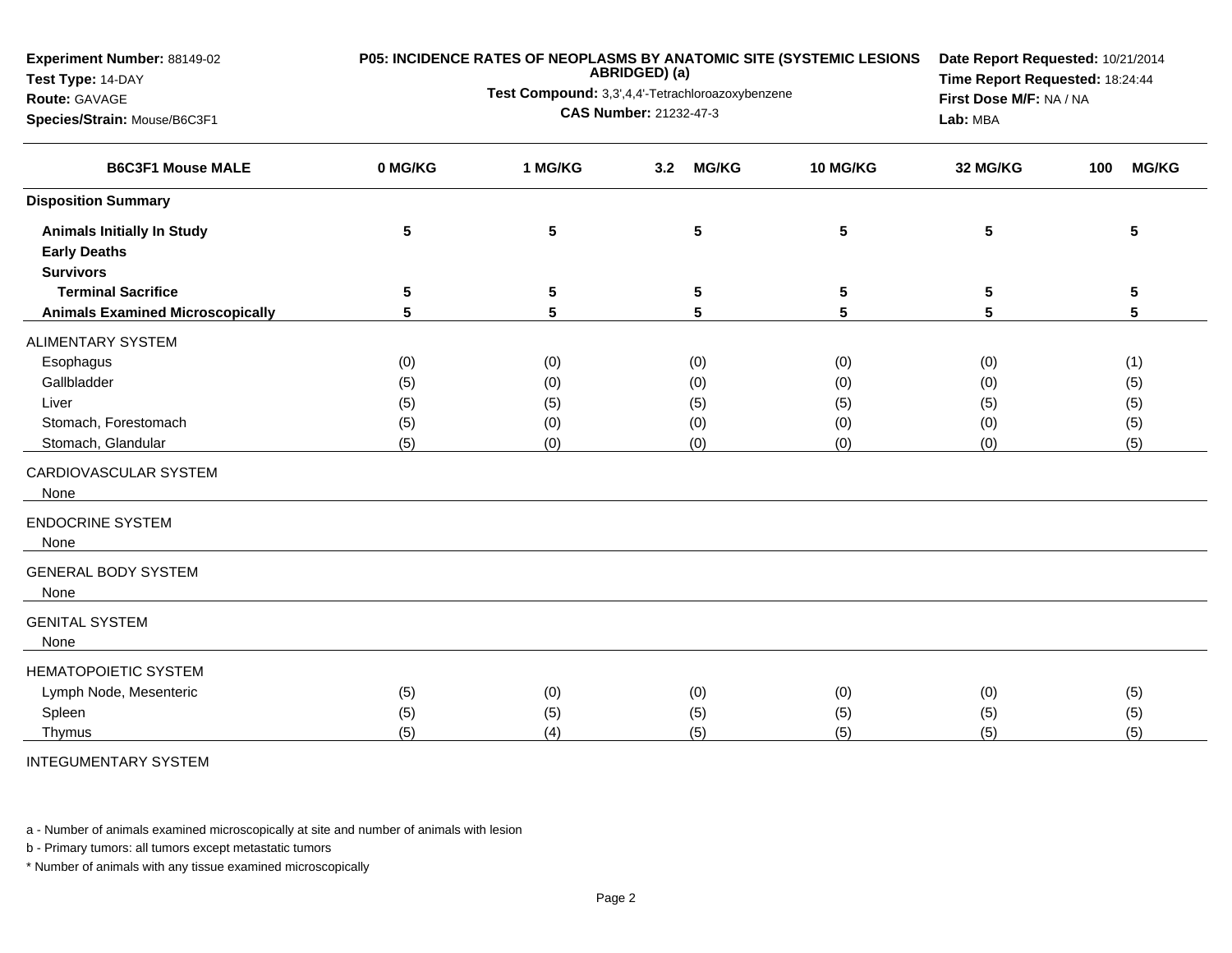| Experiment Number: 88149-02<br>Test Type: 14-DAY<br><b>Route: GAVAGE</b><br>Species/Strain: Mouse/B6C3F1 |         | P05: INCIDENCE RATES OF NEOPLASMS BY ANATOMIC SITE (SYSTEMIC LESIONS<br>Date Report Requested: 10/21/2014<br>ABRIDGED) (a)<br>Time Report Requested: 18:24:44<br>Test Compound: 3,3',4,4'-Tetrachloroazoxybenzene<br>First Dose M/F: NA / NA<br><b>CAS Number: 21232-47-3</b><br>Lab: MBA |                                  |                 |          |                     |
|----------------------------------------------------------------------------------------------------------|---------|-------------------------------------------------------------------------------------------------------------------------------------------------------------------------------------------------------------------------------------------------------------------------------------------|----------------------------------|-----------------|----------|---------------------|
| <b>B6C3F1 Mouse MALE</b>                                                                                 | 0 MG/KG | 1 MG/KG                                                                                                                                                                                                                                                                                   | <b>MG/KG</b><br>3.2 <sub>2</sub> | <b>10 MG/KG</b> | 32 MG/KG | <b>MG/KG</b><br>100 |
| None                                                                                                     |         |                                                                                                                                                                                                                                                                                           |                                  |                 |          |                     |
| MUSCULOSKELETAL SYSTEM<br>None                                                                           |         |                                                                                                                                                                                                                                                                                           |                                  |                 |          |                     |
| NERVOUS SYSTEM<br>None                                                                                   |         |                                                                                                                                                                                                                                                                                           |                                  |                 |          |                     |
| <b>RESPIRATORY SYSTEM</b><br>None                                                                        |         |                                                                                                                                                                                                                                                                                           |                                  |                 |          |                     |
| SPECIAL SENSES SYSTEM<br>None                                                                            |         |                                                                                                                                                                                                                                                                                           |                                  |                 |          |                     |
| URINARY SYSTEM<br>Kidney                                                                                 | (5)     | (0)                                                                                                                                                                                                                                                                                       | (0)                              | (0)             | (0)      | (5)                 |

a - Number of animals examined microscopically at site and number of animals with lesion

b - Primary tumors: all tumors except metastatic tumors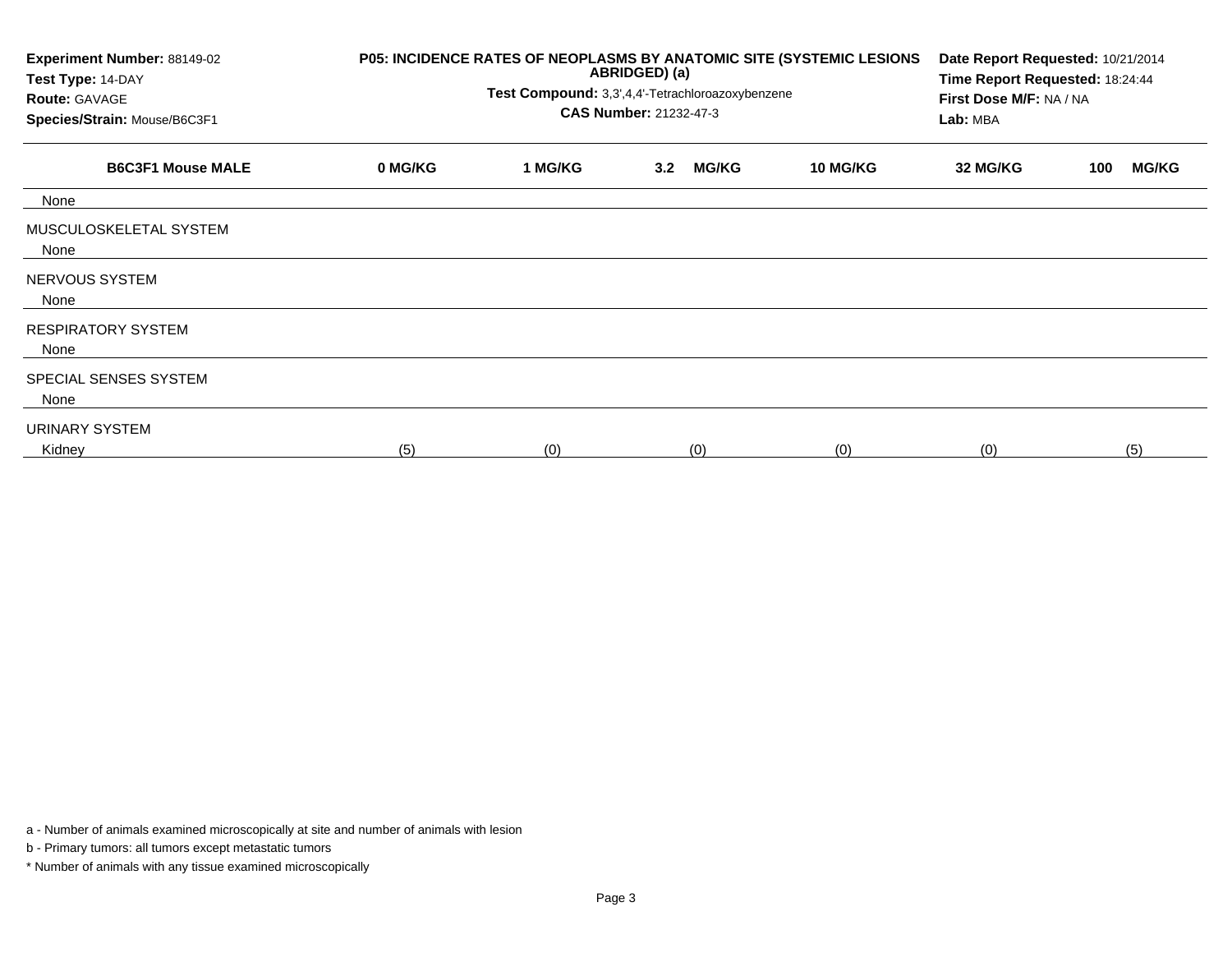| Experiment Number: 88149-02<br>Test Type: 14-DAY<br><b>Route: GAVAGE</b><br>Species/Strain: Mouse/B6C3F1   | P05: INCIDENCE RATES OF NEOPLASMS BY ANATOMIC SITE (SYSTEMIC LESIONS<br>ABRIDGED) (a)<br>Test Compound: 3,3',4,4'-Tetrachloroazoxybenzene<br><b>CAS Number: 21232-47-3</b> |         |                  |              |          | Date Report Requested: 10/21/2014<br>Time Report Requested: 18:24:44<br>First Dose M/F: NA / NA<br>Lab: MBA |     |              |  |
|------------------------------------------------------------------------------------------------------------|----------------------------------------------------------------------------------------------------------------------------------------------------------------------------|---------|------------------|--------------|----------|-------------------------------------------------------------------------------------------------------------|-----|--------------|--|
| <b>B6C3F1 Mouse MALE</b>                                                                                   | 0 MG/KG                                                                                                                                                                    | 1 MG/KG | 3.2 <sub>2</sub> | <b>MG/KG</b> | 10 MG/KG | 32 MG/KG                                                                                                    | 100 | <b>MG/KG</b> |  |
| <b>Tumor Summary for MALE</b>                                                                              |                                                                                                                                                                            |         |                  |              |          |                                                                                                             |     |              |  |
| <b>Total Animals with Primary Neoplasms (b)</b><br><b>Total Primary Neoplasms</b>                          |                                                                                                                                                                            |         |                  |              |          |                                                                                                             |     |              |  |
| <b>Total Animals with Benign Neoplasms</b><br><b>Total Benign Neoplasms</b>                                |                                                                                                                                                                            |         |                  |              |          |                                                                                                             |     |              |  |
| <b>Total Animals with Malignant Neoplasms</b><br><b>Total Malignant Neoplasms</b>                          |                                                                                                                                                                            |         |                  |              |          |                                                                                                             |     |              |  |
| <b>Total Animals with Metastatic Neoplasms</b><br><b>Total Metastatic Neoplasms</b>                        |                                                                                                                                                                            |         |                  |              |          |                                                                                                             |     |              |  |
| <b>Total Animals with Malignant Neoplasms</b><br><b>Uncertain Primary Site</b>                             |                                                                                                                                                                            |         |                  |              |          |                                                                                                             |     |              |  |
| Total Animals with Neoplasms Uncertain -<br><b>Benign or Malignant</b><br><b>Total Uncertain Neoplasms</b> |                                                                                                                                                                            |         |                  |              |          |                                                                                                             |     |              |  |

\*\*\*END OF MALE DATA\*\*\*

a - Number of animals examined microscopically at site and number of animals with lesion

b - Primary tumors: all tumors except metastatic tumors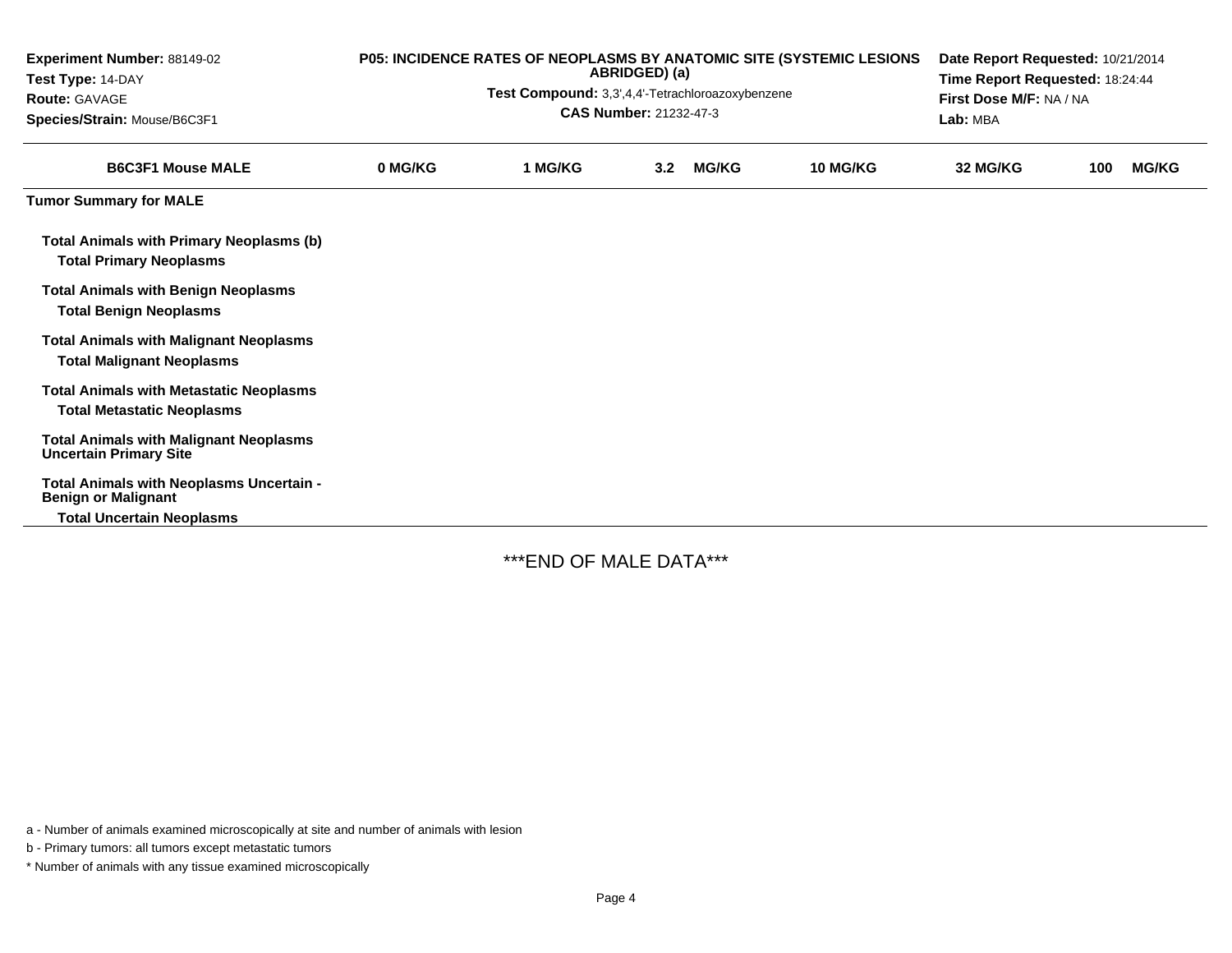| <b>Experiment Number: 88149-02</b><br>Test Type: 14-DAY<br>Route: GAVAGE<br>Species/Strain: Mouse/B6C3F1                        |                          | <b>P05: INCIDENCE RATES OF NEOPLASMS BY ANATOMIC SITE (SYSTEMIC LESIONS</b><br>ABRIDGED) (a)<br>Test Compound: 3,3',4,4'-Tetrachloroazoxybenzene<br>CAS Number: 21232-47-3 | Date Report Requested: 10/21/2014<br>Time Report Requested: 18:24:44<br>First Dose M/F: NA / NA<br>Lab: MBA |                          |                          |                          |
|---------------------------------------------------------------------------------------------------------------------------------|--------------------------|----------------------------------------------------------------------------------------------------------------------------------------------------------------------------|-------------------------------------------------------------------------------------------------------------|--------------------------|--------------------------|--------------------------|
| <b>B6C3F1 Mouse FEMALE</b>                                                                                                      | 0 MG/KG                  | 1 MG/KG                                                                                                                                                                    | <b>MG/KG</b><br>3.2                                                                                         | 10 MG/KG                 | 32 MG/KG                 | <b>MG/KG</b><br>100      |
| <b>Disposition Summary</b>                                                                                                      |                          |                                                                                                                                                                            |                                                                                                             |                          |                          |                          |
| <b>Animals Initially In Study</b><br><b>Early Deaths</b>                                                                        | 5                        | 5                                                                                                                                                                          | 5                                                                                                           | 5                        | 5                        | 5                        |
| <b>Survivors</b><br><b>Terminal Sacrifice</b><br><b>Animals Examined Microscopically</b>                                        | 5<br>5                   | 5<br>5                                                                                                                                                                     | 5<br>5                                                                                                      | 5<br>5                   | 5<br>5                   | 5<br>5                   |
| <b>ALIMENTARY SYSTEM</b><br>Gallbladder<br>Liver<br>Stomach, Forestomach<br>Stomach, Glandular<br>CARDIOVASCULAR SYSTEM<br>None | (5)<br>(5)<br>(5)<br>(5) | (0)<br>(5)<br>(0)<br>(0)                                                                                                                                                   | (0)<br>(5)<br>(0)<br>(0)                                                                                    | (0)<br>(5)<br>(0)<br>(0) | (0)<br>(5)<br>(0)<br>(0) | (5)<br>(5)<br>(5)<br>(5) |
| <b>ENDOCRINE SYSTEM</b><br>None                                                                                                 |                          |                                                                                                                                                                            |                                                                                                             |                          |                          |                          |
| <b>GENERAL BODY SYSTEM</b><br>None                                                                                              |                          |                                                                                                                                                                            |                                                                                                             |                          |                          |                          |
| <b>GENITAL SYSTEM</b><br>None                                                                                                   |                          |                                                                                                                                                                            |                                                                                                             |                          |                          |                          |
| <b>HEMATOPOIETIC SYSTEM</b><br>Lymph Node, Mesenteric<br>Spleen<br>Thymus                                                       | (5)<br>(5)<br>(5)        | (0)<br>(5)<br>(4)                                                                                                                                                          | (0)<br>(5)<br>(5)                                                                                           | (0)<br>(5)<br>(5)        | (0)<br>(5)<br>(5)        | (5)<br>(5)<br>(5)        |

## INTEGUMENTARY SYSTEM

None

a - Number of animals examined microscopically at site and number of animals with lesion

b - Primary tumors: all tumors except metastatic tumors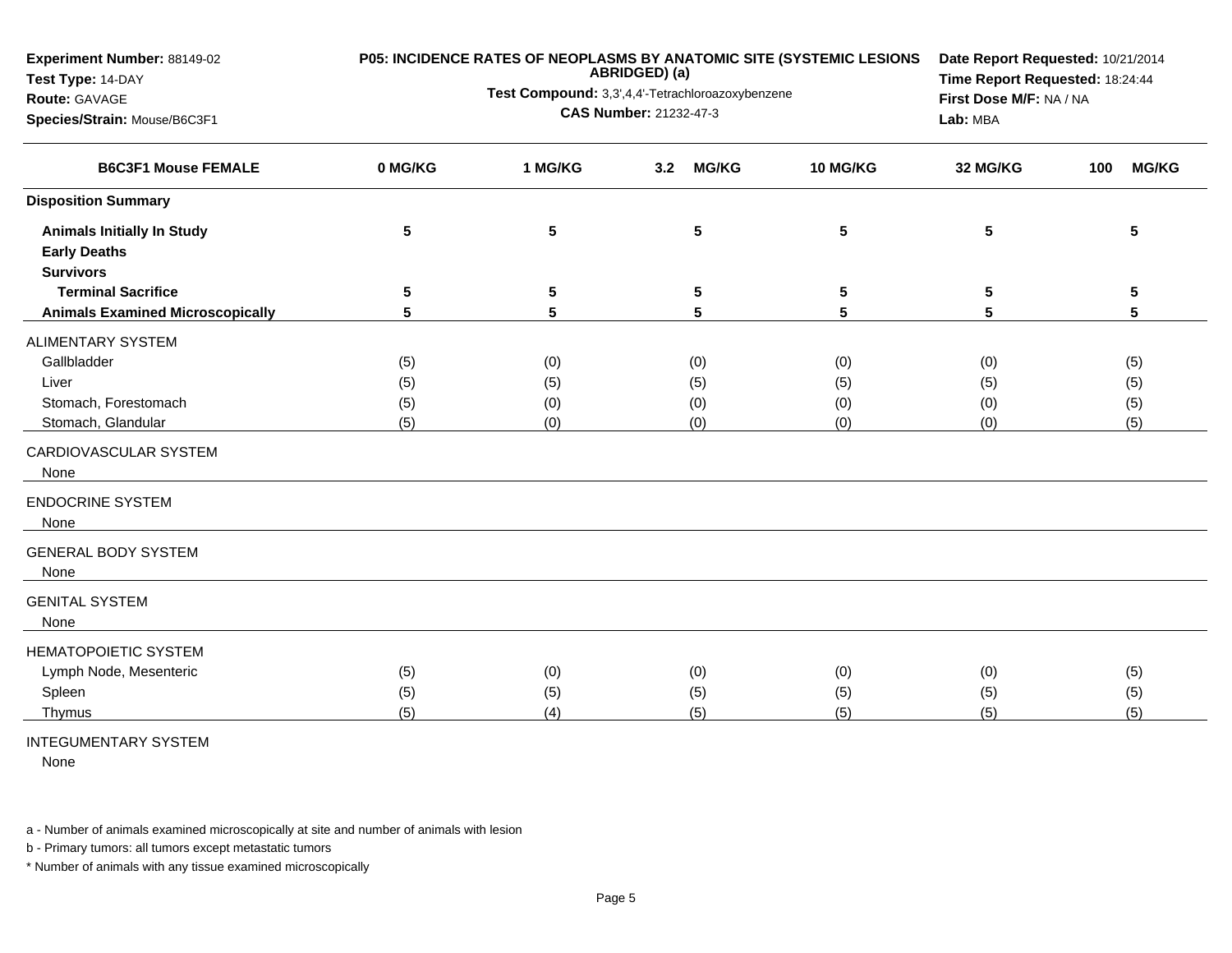| Experiment Number: 88149-02<br>Test Type: 14-DAY<br><b>Route: GAVAGE</b><br>Species/Strain: Mouse/B6C3F1 | P05: INCIDENCE RATES OF NEOPLASMS BY ANATOMIC SITE (SYSTEMIC LESIONS<br>ABRIDGED) (a)<br>Test Compound: 3,3',4,4'-Tetrachloroazoxybenzene<br><b>CAS Number: 21232-47-3</b> |         |     |              |                 | Date Report Requested: 10/21/2014<br>Time Report Requested: 18:24:44<br>First Dose M/F: NA / NA<br>Lab: MBA |     |              |
|----------------------------------------------------------------------------------------------------------|----------------------------------------------------------------------------------------------------------------------------------------------------------------------------|---------|-----|--------------|-----------------|-------------------------------------------------------------------------------------------------------------|-----|--------------|
| <b>B6C3F1 Mouse FEMALE</b>                                                                               | 0 MG/KG                                                                                                                                                                    | 1 MG/KG | 3.2 | <b>MG/KG</b> | <b>10 MG/KG</b> | 32 MG/KG                                                                                                    | 100 | <b>MG/KG</b> |
| MUSCULOSKELETAL SYSTEM<br>None                                                                           |                                                                                                                                                                            |         |     |              |                 |                                                                                                             |     |              |
| NERVOUS SYSTEM<br>None                                                                                   |                                                                                                                                                                            |         |     |              |                 |                                                                                                             |     |              |
| <b>RESPIRATORY SYSTEM</b><br>None                                                                        |                                                                                                                                                                            |         |     |              |                 |                                                                                                             |     |              |
| SPECIAL SENSES SYSTEM<br>None                                                                            |                                                                                                                                                                            |         |     |              |                 |                                                                                                             |     |              |
| URINARY SYSTEM<br>Kidney                                                                                 | (5)                                                                                                                                                                        | (0)     |     | (0)          | (0)             | (0)                                                                                                         |     | (5)          |

a - Number of animals examined microscopically at site and number of animals with lesion

b - Primary tumors: all tumors except metastatic tumors